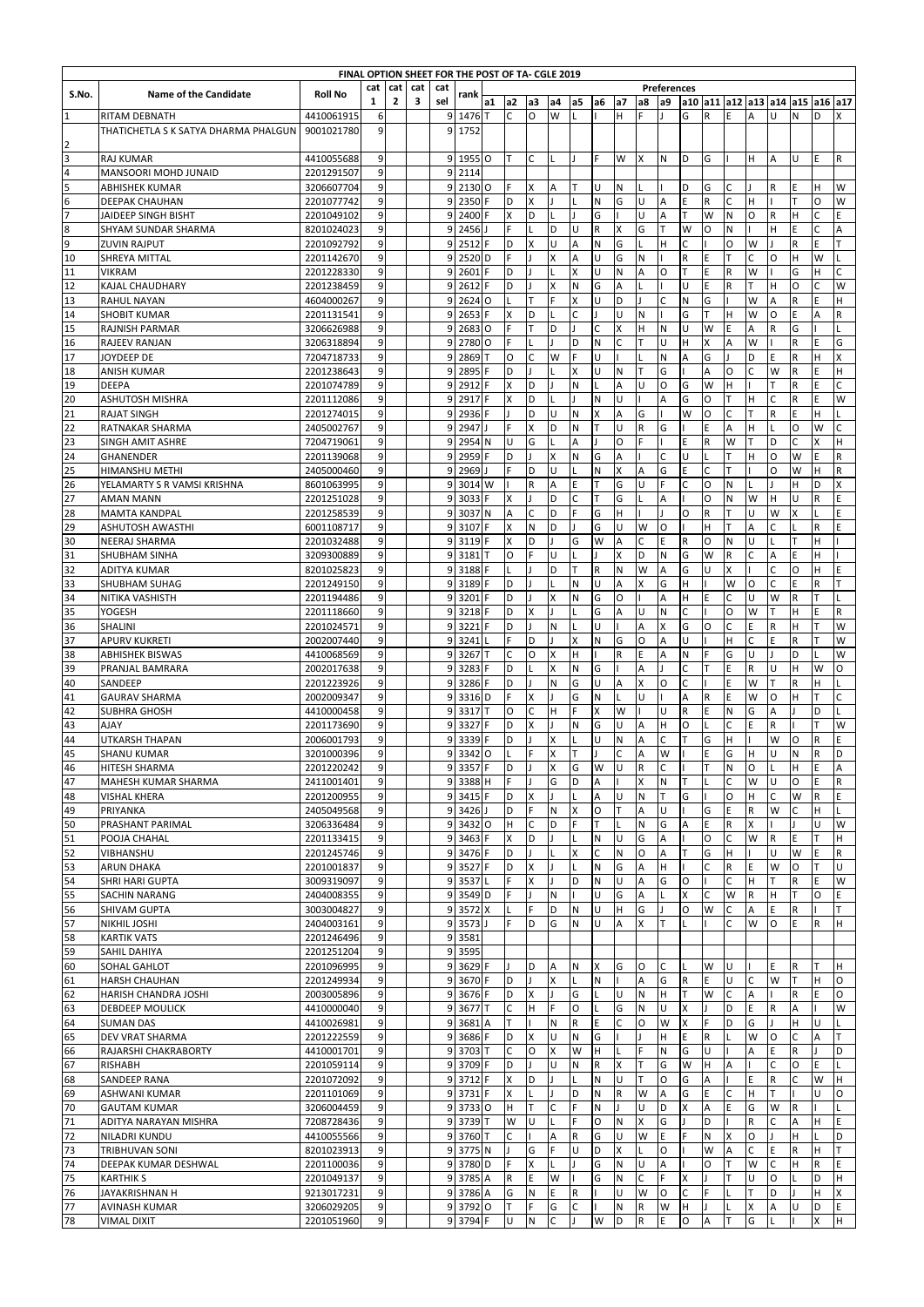| 79  | SHIVALIKA PORWAL            | 6006107997 | 9              |   | 9 3796 U          |   | N            | J | G | D         | F            | X | Α       |              | $\mathsf R$             | W | т            | E              |                | н | С      | O            |
|-----|-----------------------------|------------|----------------|---|-------------------|---|--------------|---|---|-----------|--------------|---|---------|--------------|-------------------------|---|--------------|----------------|----------------|---|--------|--------------|
| 80  | AASTHA SRIVASTAVA           | 3010609072 | 9              | 9 | 3797              |   |              | N | X | U         | D            | А | C       | R            | E                       | G | н            |                |                |   | 0      | W            |
| 81  | SWAPNANEER BARMAN           | 5105013150 | 9              | 9 | 3800 H            |   | Χ            | т | С | G         | W            | F | D       | А            | L                       | R | Ν            |                |                | E | О      | U            |
| 82  | SUVAM BANERJEE              | 4410034614 | 9              | 9 | 3805              |   | C            | O | W |           | F            |   | D       | $\mathsf{R}$ | E                       | Η | G            | X              | $\overline{A}$ | U | N      |              |
| 83  | SOURABH SIDANA              | 2404005547 | 9              | 9 | 3809 X            |   | F            | D |   | N         |              | G | Α       | U            | W                       |   | O            | C              | H              | E | T      | $\mathsf{R}$ |
| 84  | BARNWAL SURAJ SHAMBHU       | 7204711503 | 9              | 9 | 3810              | U | G            | N | D |           | F            |   | A       | E            | R                       | X | H            | C              | O              |   | T      | W            |
| 85  | PINKI KANWAR                | 2405089441 | 9              | 9 | 3811              |   | F            | D | Ν | U         | G            | A |         | X            | Ε                       | R | O            |                | W              | C | н      |              |
| 86  | SATYANARAYAN AGRAWAL        | 2407010027 | 9              | 9 | 3812              |   | Ë            | U | Ν | D         |              | Χ | G       | A            | O                       | C |              |                | H              | R | W      | E            |
| 87  | <b>ASHESH BANSAL</b>        | 2201303165 | 9              | 9 | 3813              |   | F            | Χ | D |           | N            | G | O       | Ù            | A                       | T |              | H              | C              | W | E.     | R            |
| 88  | <b>KAMAL GUPTA</b>          | 3009306344 | 9              | 9 | 3815              |   | F            | D | G | N         | Ù            |   | $\circ$ | T            |                         | A | E            | $\mathsf{C}$   | $\times$       | R | W      | Н            |
| 89  |                             |            | 9              | 9 | 3816              |   | G            | D | U | ${\sf N}$ | F            | O | Α       | E            | $\overline{\mathsf{x}}$ |   |              | $\mathsf{C}$   | $\mathsf{R}$   | T | W      | Н            |
|     | <b>AVINASH PANDEY</b>       | 3003000417 |                |   |                   |   | N            |   | Ė |           | D            | A | Η       | $\circ$      | G                       |   |              |                | C              | R | T      | E            |
| 90  | ADARSH KUMAR SINGH          | 3001000625 | 9              | 9 | 3820 U            | F | D            |   | U |           | N            |   | T       | W            | H                       | W | X            | $\circ$        |                | E |        |              |
| 91  | <b>ROHIT DUHAN</b>          | 2201191333 | 9              | 9 | 3822              |   |              |   |   | G         |              |   |         |              |                         | X | Α            |                | R              |   |        | C            |
| 92  | RAYAPUREDDY JAYANTH         | 8008014468 | 9              | 9 | 3824              | W |              | А | R | Ε         | G            | X | N       | U            | T                       | E | D            | $\mathsf{C}$   |                |   | 0      | Н            |
| 93  | PRIYANKA CHAUHAN            | 2201061192 | 9              | 9 | 3825              |   |              | D | O | A         |              | N | U       | X            | G                       | Η | C            | $\overline{R}$ | т              | W | Ë      |              |
| 94  | <b>CHANDRESH JINDAL</b>     | 1403102432 | 9              | 9 | 3838              | D | F            | X | G | U         | N            | A |         | W            | C                       |   | T            | $\overline{R}$ | E              |   | O      | Н            |
| 95  | <b>VISHAL DHAMA</b>         | 2201249129 | 9              | 9 | 3839              |   |              |   | D | U         | G            | N | A       |              | X                       | O | $\mathsf{C}$ | H              | T              | R | W      | E            |
| 96  | ABHILASHA KUMARI            | 1601004683 | 9              | 9 | 3840              |   | D            |   | N |           | O            | A | C       | E            | W                       | R | X            | G              | T              | U |        | Н            |
| 97  | <b>ANKIT</b>                | 2201278002 | 9              | 9 | 3846              |   | D            |   | N | U         | X            | G | Α       |              | E                       | R | W            | $\Omega$       |                | C | H      |              |
| 98  | REEYA DUTTA                 | 4410032251 | 9              | 9 | 3847              |   | Ċ            |   | W | Χ         | A            | N | U       | G            | O                       |   |              |                | D              | E | R      | Н            |
| 99  | ANKIT SINGH NEGI            | 2201229139 | 9              | 9 | 3848              |   | D            | U | Ν | А         | X            | G |         |              |                         |   | R            | E              | W              | O | C      | н            |
| 100 | NIDHI AGARWAL               | 2405083374 | 9              | 9 | 3849              |   |              | X | D |           | N            | А | G       |              | O                       | E | C            | H              | U              | R | W      |              |
| 101 | DILEEP KUMAR CHAUBEY        | 3206330112 | 9              | 9 | 3851              | O | C            | N | D |           |              |   |         | G            | A                       | E | н            |                | U              | R | W      |              |
| 102 | <b>KARAN SINGLA</b>         | 2404005711 | 9              | 9 | 3855              | D | F            |   | U |           | Α            | N | G       | O            |                         | R | E            |                | W              | C | н      | X            |
| 103 | PRASHANT MALIK              | 2201082441 | 9              | 9 | 3857              | x | F            | ı | D | N         | U            | G | W       | A            | C                       | E | н            |                |                |   | 0      | R            |
| 104 | DEEKSHA ARORA               | 1403200678 | 9              | 9 | 3862              | D | F            |   |   | G         | X            | N | U       | A            |                         | T | E            | $\mathsf R$    | W              | O | C      | Н            |
| 105 | NEELESH SRIVASTAVA          | 3008600889 | 9              | 9 | 3866              |   | D            |   | U | Ν         | O            | G | X       |              | W                       | C |              | H              | A              | R | E.     |              |
| 106 | MANISHA KUMARI              | 2201085967 | 9              | 9 | 3867              |   | D            | п | Ν | G         | Α            | R | U       |              | Ε                       | T | C            | X              | W              | O | H      |              |
| 107 | TEJENDRA SINGH              | 2201278764 | $\overline{9}$ | 9 | 3869              |   | X            |   | D |           | G            | Ċ | T       | H            | A                       | U | N            | O              | W              |   | R      | E            |
| 108 | UPENDRA SINGH RAJAWAT       | 2201199329 | 9              | 9 | 3870 F            |   | X            |   |   | D         | $\mathsf{N}$ | U | Α       | G            | $\circ$                 |   | C            | H              | T              | R | E      | W            |
| 109 | SAHIL MEHTA                 | 2201256065 | 9              | 9 | 3871              |   | D            |   |   | U         | N            | A |         | $\circ$      | X                       | G | R            | E              | H              | C | т      | W            |
| 110 | <b>VINAYAK PANDEY</b>       | 3206308117 | 9              | 9 | 3872 0            |   | F            | C |   |           | N            | G | Т       | Ù            | A                       |   | X            | H              | W              | R | E      | D            |
| 111 | SHALINI SHARMA              | 6007203823 | 9              | 9 | 3874              | O | т            | H |   |           |              | N | G       | D            | X                       | U | A            |                |                | W | R      | E            |
| 112 | SANJEEV KUMAR TOMAR         | 2201220414 | 9              | 9 | 3875              | F |              | D | X |           | U            | N | G       | $\circ$      | C                       |   | W            | A              | Т              | н | R      | E            |
| 113 | <b>TEJENDRA SINGH</b>       | 2201142586 | $\overline{9}$ | 9 | 3877              |   |              | D |   | U         | N            | G | A       | $\circ$      | $\mathsf{C}$            | Н | T            | E              | $\mathsf{R}$   |   | W      | x            |
| 114 | PRERANA TOMAR               | 3011301422 | 9              | 9 | 3882              | F | Χ            |   | D |           | N            | U | G       | $\circ$      | A                       | C |              | т              | E              | R | W      | Н            |
| 115 | <b>ANIL PORWAL</b>          | 6016000873 | 9              | 9 | 3886              |   | F            |   | D | N         | G            | U | X       | $\circ$      | H                       | C | T            |                | W              | E | R      | A            |
|     |                             |            |                |   |                   |   | D            |   | N | U         |              |   |         | C            |                         | E | R            | $\circ$        | т              |   |        | Н            |
| 116 | PRATEEK KWATRA              | 2201160508 | 9              | 9 | 3888              |   |              |   |   |           | A            |   | X       |              | G<br>T                  |   |              |                |                |   | W<br>Ë |              |
| 117 | <b>SUJIT KUMAR</b>          | 2201301756 | 9              | 9 | 3889              |   | D            |   | N | U         | G            | X | O       | C            |                         | A |              | W              | H              |   |        | R<br>T       |
| 118 | <b>DIGVIJIT SINGH</b>       | 2201297296 | 9              | 9 | 3892              | G | X            | O | C | ${\sf N}$ |              | А | D       | U            | L                       | W |              | Η              | R              |   | Ë      |              |
| 119 | SIDDHARTH KANT SRIVASTAVA   | 2201019529 | 9              | 9 | 3893              |   | F            | D |   | $\circ$   | N            | U | Α       | G            | H                       | X | C            | W              |                | E | R      | T            |
| 120 | <b>ASHISH MISHRA</b>        | 2405046743 | 9              | 9 | 3894              |   | F            | D |   | N         | U            | G | A       |              | X                       | W | C            | $\Omega$       | R              | T | E      | Н            |
| 121 | <b>AMIT KUMAR</b>           | 2201027010 | 9              | 9 | 3901              |   | F            |   | D | X         | N            | G | O       | U            | H                       | T | A            |                | Ċ              | E | R      | W            |
| 122 | <b>ABHISHEK VERMA</b>       | 2201199755 | 9              | 9 | 3903              |   | D            |   |   | N         | Ü            | X | O       | G            | Ċ                       | Α | Η            |                | W              | Ë | R      |              |
| 123 | KAUSHAL KUMAR PATHAK        | 9009003218 | 9              | 9 | 3906 N            |   |              | U |   | C         | D            | X | G       | Η            | T                       |   | O            | W              |                | A | Ė      | R            |
| 124 | <b>AVISHEK MUKHERJEE</b>    | 4410050333 | 9              | 9 | 3910              |   | C            | O | x | н         |              | А |         |              | E                       | R | N            |                | W              | G | D      |              |
| 125 | <b>JATIN</b>                | 2201196034 | 9              | 9 | 3911              |   | X            | D |   |           | G            | Ν | Α       |              | Ù                       | O | C            | E              | R              | Η |        | W            |
| 126 | SRISHTI GUPTA               | 2201037570 | 9              | 9 | 3912              |   |              | N | D |           | U            | G | X       | А            |                         | O | R            |                | C              | W | E      | Н            |
| 127 | <b>ROHIT KUMAR</b>          | 2201006035 | 9              | 9 | 3914 F            |   | D            | т | U | ${\sf N}$ | G            | X | A       | W            |                         | 0 | R            | E              | $\mathsf{C}$   | н | T      |              |
| 128 | MAHIPAL SINGH SHAKTAWAT     | 2405044627 | 9              |   | 9 3916 J          |   | F            | D | N | G         | A            | x |         | ıL           | U                       | W | $\mathsf R$  | E              | IΤ             | C | н      | O            |
| 129 | CHOUDHARY RAKESH LAXMANBHAI | 7001702028 | 9              | 9 | 3917 F            |   |              | N | U | G         | D            |   | А       | X            | W                       |   | O            | C              | $\mathsf R$    | E | H.     | т            |
| 130 | <b>JATIN SHARMA</b>         | 3009016248 | 9              | 9 | 3918              |   | F            | ı | D | X         | U            | Ν | G       | А            | 0                       | C | R            | E              | W              | T | H      |              |
| 131 | SANJAY KUMAR ROUT           | 2201135204 | 9              | 9 | 3920 F            |   | D            | J |   | X         | C            | O | т       |              | W                       | E | R            | G              | N              | н | А      | U            |
| 132 | KOTA DEEPAK                 | 8601039593 | 9              | 9 | 3922              |   |              |   |   |           |              |   |         |              |                         |   |              |                |                |   |        |              |
| 133 | VIVEK KUMAR BAJPAI          | 3009005321 | 9              | 9 | 3925              |   | F            |   | D | N         | U            | G | O       | Α            | Т                       |   | C            | W              | R              | E | н      | X            |
| 134 | AKHILESHWAR KUMAR           | 4205070796 | 9              | 9 | 3926 O            |   | C            | т |   | N         | X            | U | Η       | G            | A                       | R |              | E              | W              |   |        | D            |
| 135 | PRIYANKA CHOUDHARY          | 2201115692 | 9              | 9 | 3928 <sub>D</sub> |   |              | F | X |           | N            | U |         | W            | G                       | A |              | C              | 0              | н | R      | E            |
| 136 | SACHIN KUMAR NADER          | 2201047079 | 9              | 9 | 3933              | F | X            | D |   |           | G            | А | Ν       | U            | E                       | R | Т            |                | W              | C | O      | H            |
| 137 | SHUBHAM MUDGAL              | 2201075782 | 9              | 9 | 3935 F            |   | D            | т | x | L         | U            | R | Ε       | Α            | G                       | н |              | т              | ${\sf N}$      | O | W      | C            |
| 138 | SANJEET PARASAR             | 5302001286 | 9              | 9 | 3936 O            |   | $\mathsf{C}$ | F | т | X         | D            |   |         | N            | H                       | G | U            | W              |                | A | R      | E            |
| 139 | <b>SUNIL KUMAR JHA</b>      | 7204702232 | 9              | 9 | 3937 O            |   | T            | F |   | U         | $\mathsf{C}$ | D | Α       | W            |                         | N | X            | E              | $\mathsf R$    | G | H      |              |
| 140 | SHIVANI GUPTA               | 2201234028 | 9              | 9 | 3938              | F |              | Ν | А |           | D            | G | Ε       | O            | C                       | Н | U            | X              | $\mathsf R$    | W | т      |              |
| 141 | <b>VIDUSHI GARG</b>         | 2201160997 | 9              | 9 | 3939              | F | D            |   | X | U         | N            |   | G       |              | Ć                       | T | $\mathsf{R}$ | E              | Α              | W | О      | H            |
| 142 | SHIVANI GUPTA               | 2201004315 | 9              | 9 | 3940              |   |              |   |   |           |              |   |         |              |                         |   |              |                |                |   |        |              |
| 143 | <b>ANKIT MISHRA</b>         | 3013300183 | 9              | 9 | 3942 F            |   |              | D | O | N         |              | С | Α       | E            | X                       | Η | G            |                | W              | R | U      |              |
| 144 | RITESH SAGAR                | 3206310116 | 9              | 9 | 3943              |   | O            | C | H | F         | D            |   |         | X            | W                       | G |              | A              | N              | U | R      | E            |
| 145 | <b>MEHAK KUKREJA</b>        |            | 9              | 9 | 3946 E            |   | R            | Χ | G | N         | Α            | F |         | U            | W                       |   | D            | C              |                | H | O      |              |
| 146 |                             | 2201065893 | 9              |   |                   |   | F            |   | U |           |              |   |         |              |                         |   |              | E              |                | C |        | H            |
|     | <b>NANCY</b>                | 1601001796 |                | 9 | 3950 <sub>D</sub> |   |              | Χ |   | ${\sf N}$ | G            |   |         | А            |                         | W | R            |                |                |   | О      |              |
| 147 | SAHIL DHANKHAR              | 2201048747 | 9              | 9 | 3951              | F | D            | Χ |   | G         | U            | Ν |         | А            |                         | R | E            | W              | O              |   | Ċ      | H            |
| 148 | NAVNEET SINGH BENIWAL       | 2405062700 | 9              | 9 | 3952              |   | F            | D | х | U         | N            | G | O       | С            |                         | Α |              | W              | R              | E | н      |              |
| 149 | SNEHA                       | 1601000215 | 9              | 9 | 3954              | F | D            |   |   | Α         | G            | Ε | R       | X            | U                       | Ν |              | Ċ              | W              |   | H      | O            |
| 150 | <b>AMIT KUMAR</b>           | 2201018781 | 6              | 9 | 3955              |   |              | D |   | O         | C            | Ν | G       |              | Α                       | X | W            | U              | R              | н | E      |              |
| 151 | <b>CHETAN PANDEY</b>        | 2003001820 | 9              | 9 | 3959 <sub>D</sub> |   | F            | L | А | N         |              | E | C       | W            | O                       | X | н            |                |                | G | R      | U            |
| 152 | PARDEEP                     | 2201213825 | 9              | 9 | 3960 F            |   | D            | J | x | G         | L            | Ν | U       | $\mathsf R$  | E                       | А |              | C              | H              | W | т      | O            |
| 153 | <b>AKHIL TEOTIA</b>         | 2201106337 | 9              | 9 | 3962              | F |              | D |   | Χ         | $\mathsf{N}$ |   | А       | G            | U                       | н | C            | O              | W              | E | т      | R            |
| 154 | <b>ABHISHEK ATTRI</b>       | 2201171950 | 9              | 9 | 3964 X            |   | F            | D |   |           | U            | Ν | G       |              | Α                       | W | н            | $\mathsf R$    | Ε              | т | O      | C            |
| 155 | ROHIT SHARMA                | 1405203739 | 9              | 9 | 3965 D            |   |              | Α | G | N         |              |   |         | U            | ${\sf R}$               | E | C            | W              | X              | T | O      | H            |
| 156 | <b>DHRUV BERWAL</b>         | 2201118624 | 9              | 9 | 3969 <sub>D</sub> |   | F            |   | Α | ${\sf N}$ | G            | H | E       | $\mathsf R$  | T                       | W | U            | X              | O              | C |        |              |
| 157 | <b>VINOD MAKOL</b>          | 9213014602 | 9              | 9 | 3973 G            |   | X            | Ν | Α |           | F            | D |         |              | R                       | E | W            | U              | ΙT             | O | C      | H.           |
| 158 | TANU RAJPUT                 | 2201064021 | 9              | 9 | 3977 F            |   | D            | G |   | N         | O            |   | U       | C            | A                       | Ε | R            | H              | ΙT             | W | x      |              |
| 159 | <b>BALU PRADEEP</b>         | 9213004314 | 9              | 9 | 3980 R            |   | E            | Α | x | W         |              | G | Ν       | U            | D                       | F | C            | н              |                |   |        | O            |
| 160 | <b>ANKIT RAI</b>            | 2201273177 | 9              | 9 | 3983 F            |   | D            |   |   | N         | G            | т | А       | Ċ            | X                       | R | W            | O              | U              |   | н      | E            |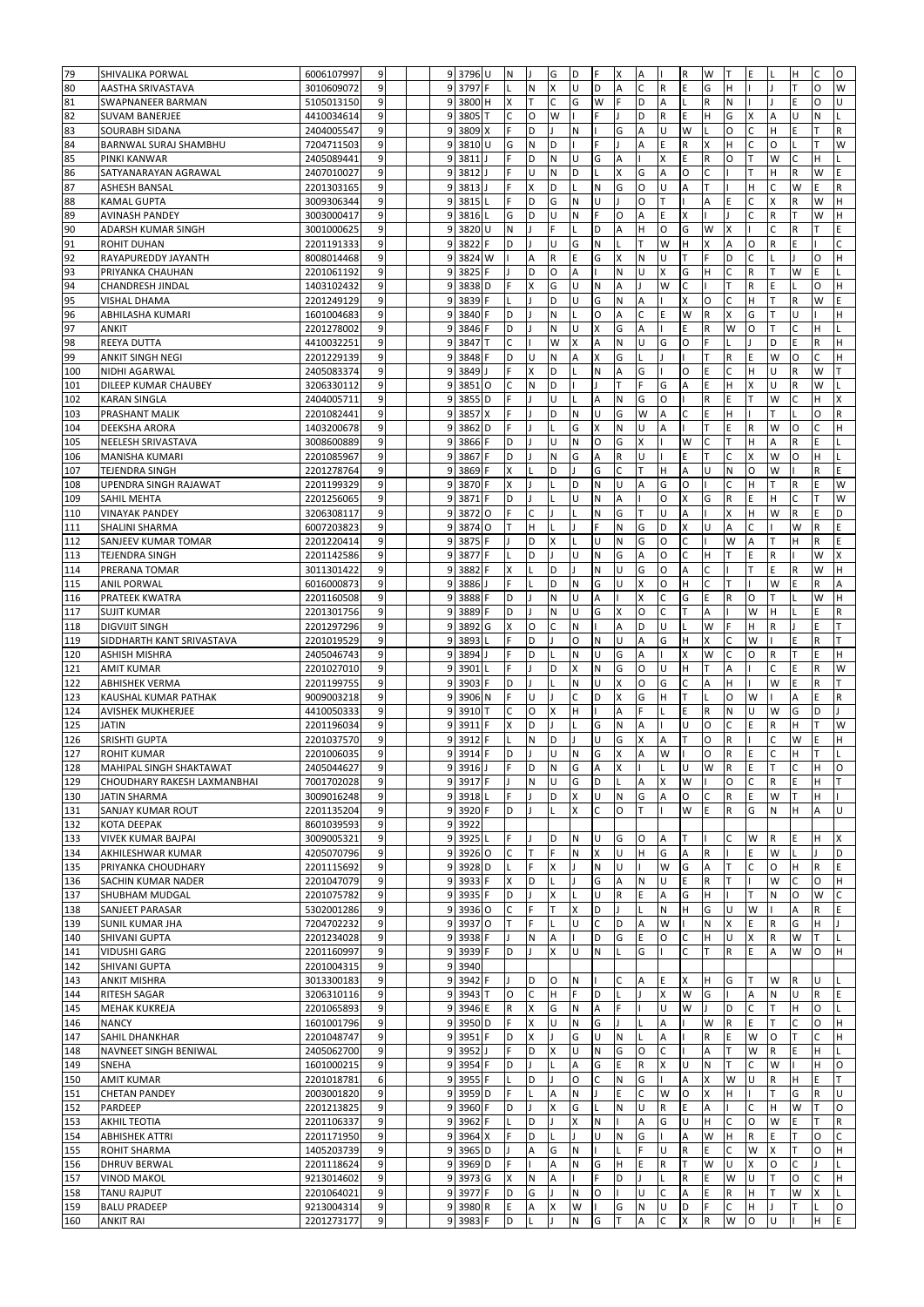| 161 | <b>GURRAMKONDA DINESH</b>   | 8006005958 | 9            | 9 <sup>1</sup> | 3984              |         | W            | A            | R           | E            | U                       | X            | N         | G                         | T            | L            |              | F  | D         | C  | н  | O            |
|-----|-----------------------------|------------|--------------|----------------|-------------------|---------|--------------|--------------|-------------|--------------|-------------------------|--------------|-----------|---------------------------|--------------|--------------|--------------|----|-----------|----|----|--------------|
| 162 | <b>SUNITA RANI</b>          | 2201108220 | 9            | $\overline{9}$ | 3991              |         | D            |              | N           | X            | A                       | U            |           | G                         | Ε            | O            | R            |    | W         | C  | Н  |              |
| 163 | K V S ABHILASH              | 8601018475 | 9            | 9              | 3998              |         | W            | А            | $\mathsf R$ | Ε            | $\mathsf{N}$            | U            | G         | C                         | F            | X            | O            |    | т         |    | н  | D            |
| 164 | <b>S PRANEETH</b>           | 8601007172 | 9            | $\overline{9}$ | 4003              |         | N            | W            | A           | $\mathsf{R}$ | E                       | G            | U         | F                         | X            |              | D            |    | O         | C  | т  | H            |
| 165 | NIKUNJ SHARMA               | 2405000127 | 9            | 9              | 4005              |         |              |              |             |              |                         |              |           |                           |              |              |              |    |           |    |    |              |
| 166 | <b>SHIVAM AWASTHI</b>       | 3009600955 | 9            | $\overline{9}$ | 4010              | F       | X            |              |             | D            | $\mathsf{N}$            | Α            | т         | H                         | W            | R            | E            | G  | U         | O  |    | Ċ            |
|     |                             |            |              | 9              | 4015              |         | D            |              | O           |              | N                       | x            | A         | C                         | Н            |              | U            | G  | т         | W  | E  | R            |
| 167 | <b>ANKIT SHARMA</b>         | 2201250227 | 9            |                |                   |         | F            |              |             |              |                         |              |           |                           |              |              | F            |    |           |    |    |              |
| 168 | <b>AATISH NEGI</b>          | 2201193154 | 9            | 9              | 4017              |         |              | D            |             |              | U                       |              | N         | $\circ$                   |              | G            |              | R  | A         | C  | Н  | W            |
| 169 | SIDHANSHU RAJ KARN          | 3206637259 | 9            | 9              | 4018 O            |         | т            | $\mathbf{I}$ | X           | F            | $\mathsf{C}$            | н            |           | D                         | N            | A            |              | G  | ${\sf R}$ | E  | U  | W            |
| 170 | <b>VISHAL</b>               | 2201155891 | 9            | 9              | 4019              | X       | Ë            | D            |             |              | $\circ$                 | ${\sf N}$    | <b>U</b>  | A                         |              | G            | W            | Ċ  |           | Η  | E  | R            |
| 171 | <b>VAIBHAV TIWARI</b>       | 3010602076 | 9            | 9              | 4020              |         | F            | Χ            | D           |              | O                       | T            | N         | U                         | G            | A            | C            |    | W         | R  | Η  | E            |
| 172 | <b>NAVDEEP SINGH</b>        | 2405013253 | 9            | 9              | 4022              |         | F            | D            |             | N            | X                       | Α            | E         | G                         | Н            |              | $\circ$      | R  | T         | Ù  | W  | Ċ            |
| 173 | SHRISHTI AGGARWAL           | 2002018305 | 9            | 9              | 4023              | F       | X            | D            |             |              | U                       | G            | Α         | N                         |              | т            | H            | O  | С         | E  | R  | W            |
| 174 | MIDHULA WILSON              | 6001004925 | 9            | 9              | 4024              | А       |              | E            | ${\sf R}$   | G            | N                       | U            | E         | W                         | D            |              | Ċ            |    | H         | T  | O  | X            |
| 175 | <b>THALURI TEJASREE</b>     | 8601062316 | $\mathbf 0$  | $\mathbf 0$    | 4102              |         | А            | E            | X           | W            | N                       | G            |           |                           | D            | C            | O            |    | H         | R  | U  | T            |
| 176 | SAURABH KUMAR JHA           | 3206633986 | $\pmb{0}$    | $\mathbf{0}$   | 4145              | $\circ$ | T            | F            | X           |              | $\mathbf{I}$            | H            | A         | N                         | U            | C            | G            | R  | E         |    | W  | D            |
| 177 | RAJU KUMAR THAKUR           | 2201025554 | $\pmb{0}$    | $\mathbf 0$    | 4302              |         |              | D            |             | O            | $\mathsf{\overline{X}}$ | U            | G         | A                         | N            |              | C            |    | H         | E  | R  | W            |
| 178 | <b>ALOK KUMAR</b>           | 4410004073 | 0            | $\mathbf 0$    | 4398              |         | D            | O            | ${\sf R}$   |              | А                       | C            | т         | W                         | U            | X            | N            |    | G         | E  | Н  |              |
| 179 | PARDEEP                     | 1405102052 | 0            | $\Omega$       | 4405              |         | D            |              | N           | U            |                         | Η            | $\circ$   | X                         | E            | A            |              |    |           | G  | R  | W            |
| 180 | <b>TARUN SINGH</b>          | 2201072773 | 0            | 0              | 4482              |         |              | Χ            | D           | Ċ            | N                       | O            | G         | Ù                         |              | E            | А            |    |           | Н  | W  | R            |
| 181 | RAJ KUMAR SINGLA            | 2201273214 | $\mathbf 0$  | $\Omega$       | 4497              | D       | F            | N            |             | X            | C                       | G            | O         | Ù                         | A            | Η            | E            |    |           | W  |    | R            |
| 182 | <b>DEEPAK</b>               | 1601001407 | $\pmb{0}$    | $\mathbf 0$    | 4531              |         | D            |              | Χ           | N            | G                       | U            | А         | C                         | E            | $\mathsf R$  | H            |    |           |    | O  | W            |
| 183 | <b>ANJALI KUMARI</b>        | 3206600435 | $\pmb{0}$    | $\Omega$       | 4554              | $\circ$ |              | н            |             |              | D                       | C            | X         |                           | W            | U            | Α            | G  | N         |    | R  | E            |
| 184 | JITENDRA KUMAR              | 8201030620 | 6            | 6              | 4617              |         | L            | O            | F           | X            | $\mathbf{I}$            | D            | H         | U                         | A            | $\mathsf{C}$ |              | G  | Ε         | R  | W  | N            |
| 185 | <b>BHARAT SINGH KASANIA</b> | 2405041818 | 6            | 6              | 4640              |         | F            | D            |             | U            | G                       | N            | Χ         |                           | ${\sf R}$    | E            | A            | O  | C         | W  | н  | Т            |
| 186 | <b>AMISH BUGALIA</b>        | 2405009774 | 6            | 6              | 4699              | F       |              | D            | x           | N            | G                       | U            |           | А                         | C            | R            | H            |    | O         | W  | E  |              |
| 187 | <b>BISHWAJEET KUMAR</b>     | 3206325324 | $\pmb{0}$    | $\mathbf{0}$   | 4703 O            |         | Т            | C            | F           |              | D                       |              | Χ         | N                         | A            | G            | W            | R  | E         | U  |    | н            |
| 188 | <b>CHANDAN KUMAR</b>        | 7801700353 | 6            | 6              | 4727              | G       | A            | N            | U           | $\times$     | O                       | C            |           | T                         | T            | Н            |              | F  | D         | R  | W  | E            |
| 189 | SHUBHAM AGRAWAL             | 3002000531 | $\pmb{0}$    | $\mathbf{0}$   | 4735              |         |              |              |             |              |                         |              |           |                           |              |              |              |    |           |    |    |              |
| 190 | MOHAMMAD IMRAN ANSARI       | 4410058206 | 6            | 6              | 4737              | т       | C            | O            |             |              | U                       | $\mathsf{N}$ | F         | A                         | G            | W            | H            | R  | Ε         | D  |    | Χ            |
| 191 | <b>DINESH KUMAR</b>         | 2411007181 | 6            | 6              | 4752              |         | D            |              | A           |              | G                       | C            | т         | H                         | N            | X            | U            | E  | R         |    | O  | W            |
| 192 | <b>ANMOL KUMAR</b>          | 2201015580 | $\mathbf 0$  | 0              | 4762              |         | Χ            | O            |             | т            | C                       | G            | N         | U                         | D            |              | H            | F  | R         | Α  |    | W            |
| 193 | ATUL KUMAR AGNIHOTRY        | 4205009357 | 6            | 6              | 4790              |         | T            |              | O           | F            | D                       | N            | G         | A                         |              | W            |              | н  | U         | R  | Ë  | Χ            |
| 194 | <b>HIMANSU CHOUHAN</b>      | 8601036727 | 6            | 6              | 4801              |         |              | Χ            | F           | D            | $\mathsf{N}$            | G            | U         | W                         | E            | $\mathsf R$  | A            | O  | C         |    | Н  | T            |
| 195 | <b>DILEEP KUMAR</b>         | 3205303800 | 6            | 6              | 4816              |         |              | O            | F           | C            | D                       | н            |           | N                         | A            | E            | $\mathsf{x}$ | U. | G         | T  | R  | W            |
| 196 | PUSHPANKAR NARAYAN          | 2201214402 | 6            | 6              | 4822              | F       |              | O            | D           | $\mathsf{C}$ |                         | T            | X         | H                         | N            | E            | A            | G  | R         | W  | U  |              |
| 197 | <b>DEVENDRA SINGH</b>       | 2411004679 | $\pmb{0}$    | $\mathbf{0}$   | 4838              |         | F            | D            |             | $\cup$       | N                       | $\circ$      | G         | X                         | C            | Η            | A            |    |           | W  | R  | E            |
| 198 | KOTTALA SAI KRISHNA         | 8003000761 | 6            | 6              | 4848              | A       |              | R            | E           | N            | W                       | G            | C         | Ù                         | т            | X            | E            | 0  |           |    | Н  | D            |
| 199 | <b>DURGA DAYAL YADAV</b>    | 2201250804 | 6            | 6              | 4866              | F       |              | D            | X           |              | C                       | А            | E         | R                         | G            | H            |              | U  | O         | N  | W  | T            |
| 200 | PAVIDHRA M                  | 8201030328 | 6            | 6              | 4868              | E       | R            | A            | X           |              | G                       | C            | F         | N                         | D            |              | $\circ$      |    | U         | W  | Н  |              |
| 201 | <b>ABHISHEK RAJ</b>         | 3206038349 | 6            | 6              | 4875              |         |              |              |             |              |                         |              |           |                           |              |              |              |    |           |    |    |              |
| 202 | PANKAJ KUMAR                | 2201138254 | 6            | 6              | 4889              | F       | C            | D            | $\circ$     |              |                         | A            |           | T                         | W            | N            | U            | G  | H         | E  | R  | X            |
| 203 | <b>VICKY KUMAR</b>          | 3206600207 | 6            | 6              | 4893              | $\circ$ | F            | Χ            |             | D            | U                       | T            | N         |                           | G            | $\mathsf{C}$ |              | H  | W         | A  | R  | E            |
| 204 | <b>KULDEEP SINGH</b>        | 2405052881 | 6            | 6              | 4894              |         | Ë            | D            |             | Ü            | N                       | X            | Α         | G                         | O            | C            |              | н  |           | W  | R  | E            |
| 205 | MOHMMAD EKRAJ               | 2401006696 | 6            | 6              | 4895              |         | D            |              | N           |              |                         | U            | G         |                           | O            | A            |              | Η  | R         |    | Ė  | W            |
| 206 | PALAMARTI GAYATHRI          | 8011001241 | 6            | 6              | 4896              |         | W            | R            | Ε           | А            | Ù                       | N            | C         | G                         |              |              | D            |    | x         | н  | O  |              |
| 207 | DIGAMBAR SINGH              | 3205606069 | $\mathbf 0$  | 0              | 4899              | U       | Ν            |              | O           | G            | C                       | D            | Н         | E                         |              | Α            | X            |    |           | R  | W  |              |
| 208 | <b>AKSHAY VERMA</b>         | 2201090271 | 6            | 6              | 4900              |         | D            |              |             | Χ            | U                       | G            |           | W                         | А            | O            | C            | N  | R         | н  |    | E            |
| 209 | MAHAVEER KUMAWAT            | 2405080836 | 6            | 6              | 4901              |         | F            | D            | X           |              | Ù                       | N            | G         | A                         | H            | T            | ${\sf R}$    | E  | O         |    | C  | W            |
| 210 | SHIVANI                     | 2201132530 | 6            |                | 6 4902 F          |         | X            | D            | L           | N            | U                       | G            | C         | Ш                         | R            | E            | Α            | IΤ | H         |    | W  | O            |
| 211 | <b>AMIT SINGH</b>           | 3005602362 | $\mathbf 0$  | 0              | 4903              |         | F            | D            |             | T            | $\mathsf{N}$            | G            | U         | $\boldsymbol{\mathsf{x}}$ | H            | O            | C            | A  |           | W  | E. | $\mathsf R$  |
| 212 | <b>MAYANK VAISH</b>         | 3009317068 | 6            | 6              | 4906              |         | F            | D            | N           | G            | U                       | X            |           | T                         | Α            | R            | C            |    | O         | W  | E  | H            |
| 213 | MUKESH KUMAR DHAKAD         | 2405086671 | 6            | 6              | 4907              |         | F            | D            | x           | L            | N                       | G            | Α         | O                         | $\mathsf{C}$ | U            |              | W  | н         | E  | R  | т            |
| 214 | <b>SAHIL RANA</b>           | 2201266005 | $\mathbf 0$  | 0              | 4908              |         | D            |              |             | N            | U                       | G            | A         | X                         | Н            | O            | C            | Т  |           | W  | E  | $\mathsf{R}$ |
| 215 | JITENDRA KUMAR JANGID       | 2405022358 | 6            | 6              | 4910              |         | F            | D            |             | N            | X                       | G            |           | H                         | O            | U            | C            | A  | Ε         | T  | W  | $\mathsf{R}$ |
| 216 | <b>CHANDAN KUMAR</b>        | 2201198704 | 6            | 6              | 4911              |         | X            | O            | т           |              | D                       | ${\sf N}$    | U         | G                         |              | н            | C            | A  |           | W  | E  | $\mathsf R$  |
| 217 | <b>AMIT YADAV</b>           | 2405010108 | 6            | 6              | 4912              |         |              | Ν            | X           | D            | A                       | G            |           | C                         | U            | W            |              | н  | O         | E  | R  | T            |
| 218 | ANIL KUMAR SUNDA            | 2405081620 | 6            | 6              | 4913              |         | F            | D            |             | G            | U                       | N            |           | E                         | R            | Α            | W            | C  | O         | T. | н  | X            |
| 219 | PRINCI CHAURASIA            | 2201148834 | 6            | 6              | 4914 F            |         | L            | D            | N           | X            | U                       | G            | А         | H                         |              | T            | C            | R  | Ε         | W  |    | O            |
| 220 | <b>GAGANDEEP SINGH</b>      | 1403103349 | 6            | 6              | 4915 <sub>D</sub> |         | F            | Χ            | N           | U            | I.                      | G            | C         | А                         |              | $\mathsf R$  | E            |    | н         |    | O  | W            |
| 221 | RAM KUMAR NISHAD            | 2201270167 | 6            | 6              | 4916              |         | F            | D            | U           | T            | N                       | G            | А         |                           | $\mathsf{R}$ | C            | E            | H  | Χ         |    | O  | W            |
| 222 | RAVULA VARUN RAJ            | 8603006430 | 6            | 6              | 4919              |         | W            | $\mathsf R$  | E           | Α            | G                       | U            | ${\sf N}$ | C                         | т            |              | н            | D  | X         | O  | F  |              |
| 223 | <b>ANKIT RAWAT</b>          | 2201065084 | $\mathbf 0$  | $\mathbf 0$    | 4920              |         |              |              |             |              |                         |              |           |                           |              |              |              |    |           |    |    |              |
| 224 | <b>VIRENDRA SINGH</b>       | 3001002853 | 6            | 6              | 4922              | X       | F            |              | D           |              | N                       | T            | O         | С                         | U            | W            |              | G  | н         | E  | А  | $\mathsf R$  |
| 225 | <b>ANJALI GUPTA</b>         | 3013303201 | 6            | 6              | 4924              |         | F            | Ν            | D           | G            | U                       | O            | T         |                           | C            |              | Α            | x  | W         | R  | E  | H            |
| 226 | ANOOP SINGH                 | 3013013154 | 6            | 6              | 4925              | N       | U            | E            |             | F            | X                       | G            |           |                           | A            | T            | $\mathsf{C}$ | R  | D         | O  | W  | H            |
| 227 | RAJNISH KUMAR YADAV         | 3003007037 | 6            | 6              | 4928              |         | F            | т            | G           | D            |                         | Χ            |           | U                         | N            | O            | C            | R  | E         | н  | W  | А            |
| 228 | MAHESH KATIYAR              | 3009610951 | 6            | 6              | 4929              |         | F            | D            | U           | R            | T                       |              | G         |                           | Ν            | C            | А            | Ë  | н         | O  | W  | X            |
| 229 | PRIYANSHI GOYAL             | 2405069636 | 0            | $\mathbf{0}$   | 4930              | F       | D            |              | N           | G            | Α                       | Ù            | X         |                           | R            | E            |              | O  | H         |    |    | W            |
| 230 | <b>CHETAN VERMA</b>         | 2411007751 | 6            | 6              | 4931              |         |              |              |             |              |                         |              |           |                           |              |              |              |    |           |    |    |              |
| 231 | KILLI SHARATH KUMAR         | 8006009732 | 6            | 6              | 4933              |         | С            | W            | E           | R            | Α                       | U            | ${\sf N}$ | F                         |              |              |              | G  | D         | О  | x  | H            |
| 232 | <b>VIKAS SHARMA</b>         | 2201046040 | 6            | 6              | 4935              | IF      | D            | Χ            |             | N            | U                       |              | А         | C                         | Ε            | R            |              | W  | G         | н  | 0  | Т            |
| 233 | AVINASH VERMA               | 2201084449 | 6            | 6              | 4936 N            |         | X            | U            | G           | H            | $\mathsf R$             | F            | W         | O                         | Г            | т            |              | E  | D         |    | А  | C            |
| 234 | <b>ROHIT YADAV</b>          | 2201089164 | 6            | 6              | 4938              | l F     | N            | G            | U           | Α            | R                       | D            |           | L                         | н            |              | Χ            | Ε  | т         | С  | O  | W            |
| 235 | <b>CHANDAN KUMAR</b>        | 3206335444 | 6            | 6              | 4939              | IF      | O            |              | D           | N            | U                       | C            | н         | Т                         |              | Α            | W            | G  |           | X  | E  | R            |
| 236 | AMAR CHAND SAINI            | 2405067718 | 6            | 6              | 4940              |         | F            | D            |             | Ν            | G                       | Α            |           | C                         | н            | O            | E            | U  | T         | W  | R  | x            |
| 237 | MANTU KUMAR PANDIT          | 4205031551 | 6            | 6              | 4941 <sub>0</sub> |         | $\mathsf{C}$ | Χ            | F           | D            | W                       | U            | ${\sf N}$ | G                         | Α            |              | т            |    |           | R  | E  | H            |
| 238 | <b>RANVIR KUMAR ROY</b>     | 2201198250 | $\mathbf{0}$ | $\mathbf{0}$   | 4942 <sub>0</sub> |         | T            | C            |             | F            | D                       | X            | Α         | E                         | ${\sf R}$    | G            | H            |    |           | U  | Ν  | W            |
| 239 | PACHI BARADWAJ              | 8601061835 | 6            | 6              | 4943              | А       | R            |              | E           | G            | $\mathsf{N}$            | W            | U         | D                         | $\times$     | T            | O            |    |           | F  | C  | H            |
| 240 | <b>NITIN JHA</b>            | 3209302174 | 6            | 6              | 4944              | F       | L            | x            |             | D            | N                       | U            | Α         | G                         | O            |              |              | C  | W         | R  | E  | H            |
| 241 | PRADEEP KUMAR SONI          | 3009602678 | 6            | 6              | 4945              | lU      | L            | F            | N           | C            | G                       | D            | А         | H                         |              |              | X            | R  | Ε         | W  |    | O            |
| 242 | <b>ANJALI C R</b>           | 9212012004 | 6            | 6              | 4947 E            |         | A            | G            | ${\sf N}$   |              | F                       | D            | C         |                           |              | O            | H            | R  | U         | W  | т  | X            |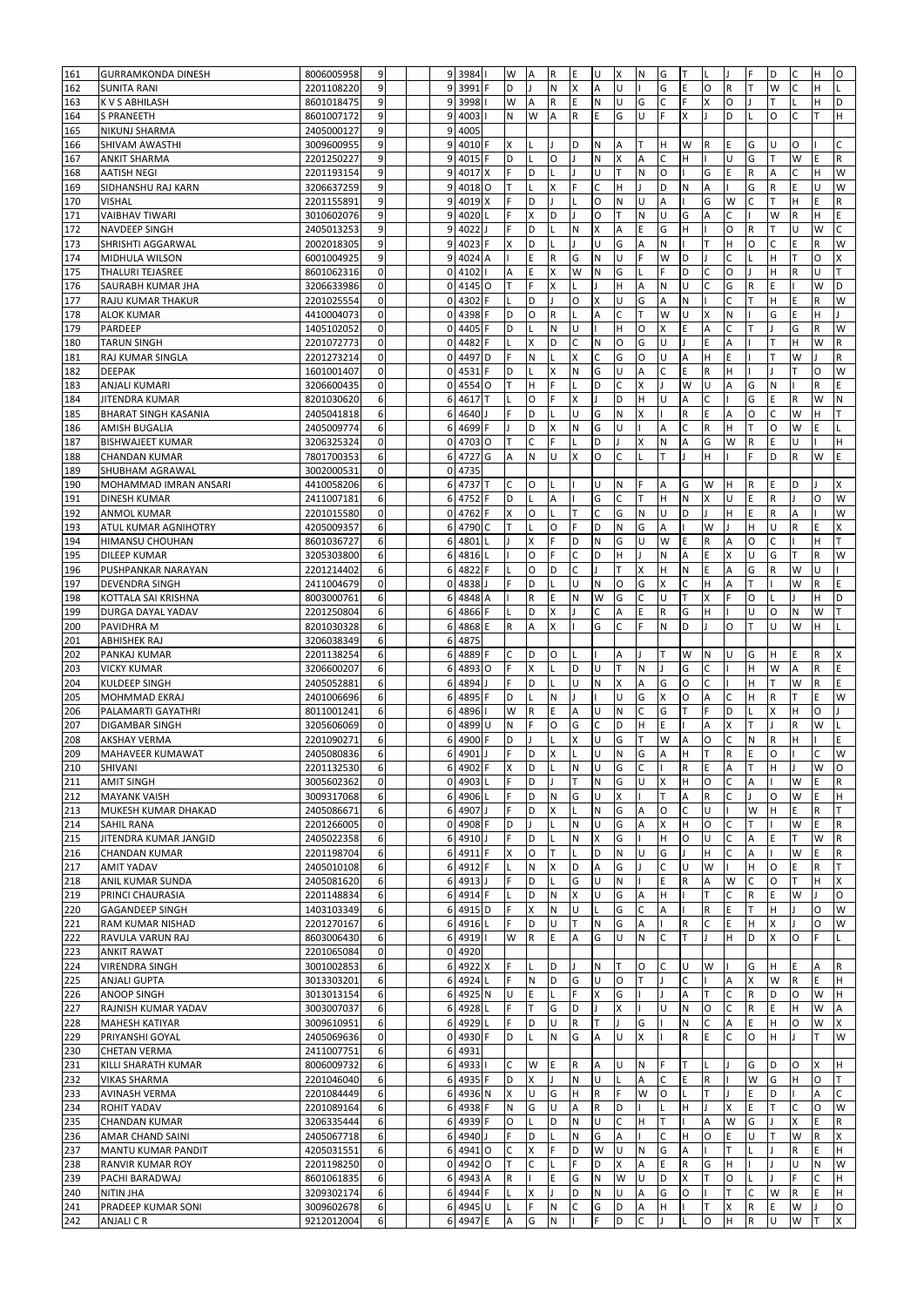| 243        | VIKRANT MOHAN VERMA                  | 3009005046               | 6                           |                | 6 4949 X                    |              | IL  |   | D           | F            | O            | W              | G            | т            | $\mathsf R$               | E            | H            | $\overline{A}$ | N            | С  |              | U            |
|------------|--------------------------------------|--------------------------|-----------------------------|----------------|-----------------------------|--------------|-----|---|-------------|--------------|--------------|----------------|--------------|--------------|---------------------------|--------------|--------------|----------------|--------------|----|--------------|--------------|
| 244        | PRIYABRATA MEHER                     | 4604016125               | 6                           | 6              | 4950                        | $\mathsf{C}$ |     | N |             |              |              | D              | X            | A            | G                         | Η            |              | E              | R            |    | W            | O            |
|            |                                      |                          |                             |                |                             |              |     |   |             |              |              |                |              |              |                           |              |              |                |              |    |              |              |
| 245        | SANTOSH KUMAR                        | 3206624896               | 6                           | 6              | 4951                        | T            | F   | O | D           | $\mathsf{N}$ |              | G              | C            |              | U                         | н            | Α            |                | W            | R  | E            | X            |
| 246        | <b>ASHISH KUMAR</b>                  | 3206036308               | 6                           | 6              | 4952                        | $\circ$      | L   | F | T           | D            | С            | А              | X            | N            | G                         | н            |              |                | U            | W  | E            | R            |
| 247        | RAJENDRA BARIK                       | 4604015280               | 6                           | 6              | 4953                        | C            | Т   | F | O           | N            | X            |                |              | W            | U                         | D            |              | G              | R            | E  | А            | Н            |
| 248        | <b>NILESH YADAV</b>                  | 3010313596               | 6                           | 6              | 4954                        |              | F   | Α | X           | D            | N            |                |              | C            | G                         | Н            | O            | U              | T            | R  | E            | W            |
| 249        | <b>RAVINDRA KUMAR</b>                | 2201039181               | 6                           | 6              | 4956                        | F            | L   | D | J.          | $\circ$      | N            | A              | H            | U            | G                         |              | ΙT           | E              | R            | C  | W            | X            |
| 250        | NACHIKET NAGNATH KUMBHAR             | 7208720143               | 6                           | 6              | 4957                        | N            | U   | G | A           |              | D            | F              | H            |              | $\circ$                   | C            | ΙT           |                | W            | R  | E.           | X            |
|            |                                      |                          |                             |                |                             |              |     |   |             |              |              |                |              |              |                           |              |              |                |              |    |              |              |
| 251        | <b>GARIMA YADAV</b>                  | 3010016918               | 6                           | 6              | 4958                        |              | F   | D | N           | U            | G            | A              |              | $\mathsf{C}$ | T                         | Н            | X            | R              | E            | O  |              | W            |
| 252        | RAHUL SHARMA                         | 8201026846               | 6                           | 6              | 4959                        |              | F   | D |             | T            | O            | N              | C            | A            | U                         | G            |              | W              | X            | H  | E            | R            |
| 253        | <b>AMIT KUMAR</b>                    | 9001025426               | 6                           | 6              | 4961                        |              |     | C | D           | X            | Ë            | н              |              | E            | G                         | A            | N            | R              | U            | O  |              | W            |
| 254        | <b>RAKESH JAKHER</b>                 | 2405034387               | 6                           | 6              | 4962                        |              | F   | D |             | X            | Ü            | N              | $\circ$      | W            | G                         | $\mathsf{R}$ |              |                | A            | C  | E            | Н            |
| 255        | <b>SOURABH</b>                       | 2404001151               | 6                           | 6              | 4963                        |              | F   | D |             | U            | ${\sf N}$    | G              | X            |              | ${\sf R}$                 | E            | $\circ$      | A              | $\mathsf{C}$ | Η  | W            | T            |
| 256        | ASHISH KUMAR VERMA                   | 3005300709               | 6                           | 6              | 4964                        |              | F   | X | D           |              | A            | Ċ              | O            | N            |                           | U            | W            | G              | T            | R  | Н            | E            |
|            |                                      |                          |                             |                |                             | T            | F   |   |             | U            | D            | $\circ$        | $\mathsf{C}$ | H            | G                         | N            | A            | E              |              |    | W            |              |
| 257        | <b>SAMREEN PERWEEN</b>               | 3206300279               | 6                           | 6              | 4965                        |              |     | Χ |             |              |              |                |              |              |                           |              |              |                | $\mathsf R$  |    |              |              |
| 258        | TIRUVEEDHULA SAI KIRAN               | 8008017453               | 6                           | 6              | 4966 W                      |              |     | E | A           | $\mathsf R$  | C            | X              | G            | т            |                           |              | O            | D              | F            | U  | N            | Н            |
| 259        | <b>VIVEK KUMAR BHARTI</b>            | 3206617688               | 6                           | 6              | 4967                        | T            |     | Ë | X           | C            | D            | O              | U            | G            | N                         | R            | A            |                | F            | W  |              | Н            |
| 260        | <b>ASHOK KUMAR</b>                   | 3010307905               | 6                           | 6              | 4969                        |              |     | D |             | T            | N            | U              | А            |              | C                         | X            | H            | G              | O            | E  | R            | W            |
| 261        | ROHAN CHOUDHARY                      | 2405067770               | 6                           | 6              | 4970                        | F            | D   | N |             |              | O            | $\overline{A}$ | G            |              | Ε                         | C            | H            | U              | T            | R  | W            | X            |
| 262        | <b>ROBIN KUMAR</b>                   | 3206315934               | 6                           | 6              | 4971                        |              | Ċ   | D | F           |              | N            | A              | H            | U            | $\overline{\mathsf{x}}$   | G            | O            |                |              | W  | E.           | R            |
| 263        | <b>DHANEESH BL</b>                   | 9211002661               | 6                           | 6              | 4972                        | $\mathsf R$  | E   | A | E           |              | W            | Ù              | N            |              | G                         | X            |              | D              | C            |    | H            | O            |
|            |                                      |                          |                             |                |                             |              | D   |   |             |              |              |                |              |              |                           |              |              |                |              |    |              | W            |
| 264        | NARENDRA KUMAR PATEL                 | 2201292084               | 6                           | 6              | 4974                        |              |     |   |             |              | O            | N              |              | U            |                           | A            | E            | Η              | $\mathsf{R}$ | X  | G            |              |
| 265        | <b>AVDESH KUMAR</b>                  | 2201227523               | 6                           | 6              | 4975                        | X            | Ë   | D |             |              | R            | Ċ              |              | G            | Ù                         | N            | A            |                | O            | W  | Ė            | н            |
| 266        | AAKASH BAGHEL                        | 2201062283               | 6                           | 6              | 4976                        |              | D   |   |             | X            | G            | Ν              | U            | Т            | H                         | C            | A            |                | O            | W  | E            | R            |
| 267        | <b>VIVISHAN KUMAR</b>                | 3013010975               | 6                           | 6              | 4977                        |              | O   |   | F           | Н            | N            | X              | U            | G            | D                         | R            | E            | A              | C            |    |              | W            |
| 268        | HIMANSHU KUMAR SAINI                 | 2006005755               | 6                           | 6              | 4978                        |              |     | D | O           | N            | C            | U              | H            |              | Α                         | G            |              |                | ${\sf R}$    | E  |              | W            |
| 269        | <b>APOORV</b>                        | 3010013613               | 6                           | 6              | 4979                        |              | F   | D | Χ           | C            | G            | N              | А            |              | т                         | E            | н            |                | O            | R  | U            | W            |
| 270        | <b>MD TAHIR ANSARI</b>               | 2201247084               | 6                           | 6              | 4980                        |              | L   | т | O           | ${\sf N}$    | D            |                |              | C            | Α                         | G            | U            | E              | H            | Χ  | W            | R            |
|            |                                      |                          |                             |                |                             |              |     |   |             |              |              |                |              |              |                           |              |              |                |              |    |              |              |
| 271        | YOGESH SINWAR                        | 2405014527               | 6                           | 6              | 4981                        |              | F   | D |             | N            | Α            |                | U            | H            | C                         | G            | W            |                | O            | X  | E            | R            |
| 272        | BEJJIPURAM PRABHU LOKESH             | 8008016532               | 6                           | 6              | 4982                        |              | W   | Ε | $\mathsf R$ | Α            | С            | G              | N            | U            | T                         | X            | D            |                | O            |    | н            | F            |
| 273        | <b>ARPITA PRAJAPATI</b>              | 3009307183               | 6                           | 6              | 4983                        |              | F   |   | ${\sf N}$   | Α            | G            | D              | U            |              | X                         | C            | W            | H              | E            | R  | т            | O            |
| 274        | <b>ISHWAR BHATI</b>                  | 2201102883               | 6                           | 6              | 4985                        | F            |     | D | X           | N            | T            | G              | A            | ΙT           | H                         | U            | C            | $\circ$        |              | R  | E            | W            |
| 275        | <b>BHAVESH KUMAR</b>                 | 3209301128               | 6                           | 6              | 4986                        | F            | L   |   | D           | $\circ$      | H            | Ċ              | N            | A            | Iт                        | U            | E            | <b>X</b>       |              | R  | W            | G            |
| 276        | MANISHA                              | 2201021602               | 6                           | 6              | 4987                        | D            | F   |   | x           | $\mathsf{N}$ | U            |                | G            | A            | R                         | E            | C            | lΤ             | H            |    | W            | O            |
|            |                                      |                          |                             |                |                             |              | N   |   | Ė           | D            | G            | Ü              | $\mathsf R$  | E            |                           | Ċ            |              | X              | H            |    | W            | $\circ$      |
| 277        | <b>SUSHMITA SONI</b>                 | 2405047470               | 6                           | 6              | 4988                        |              |     | A |             |              |              |                |              |              |                           |              |              |                |              |    |              |              |
| 278        | <b>ARPIT</b>                         | 9008000357               | 6                           | 6              | 4989                        |              | F   | D |             | $\circ$      | т            | U              | N            | C            |                           | W            | X            | G              | Α            | Ë  | R            | Н            |
| 279        | VAISHALI                             | 2405066802               | 6                           | 6              | 4990                        |              | X   | D |             | N            | U            | G              | $\mathsf{C}$ |              | ${\sf R}$                 | E            | A            |                | H            |    | Ō            | W            |
| 280        | <b>RINATH RAJENDRAN</b>              | 9206003758               | 6                           | 6              | 4992                        | E            | Α   |   | N           | G            | R            | E              | D            |              | $\mathsf{C}$              | O            | X            | T              | U            |    | W            | Н            |
| 281        | AMULYA RANJAN SAHOO                  | 4604021890               | 6                           | 6              | 4996                        | C            | T   | Η |             | $\circ$      | D            |                | W            |              | G                         | N            | A            | F              | X            | U  | R            | E            |
| 282        | <b>DEEPAK YADAV</b>                  | 2201002853               | 6                           | 6              | 5000                        |              | F   | D |             | X            | U            | N              | A            | G            | $\circ$                   |              | H            | Iт             | $\mathsf{C}$ | W  | R            | E            |
| 283        | <b>ASHWINI KUMAR</b>                 | 4205008176               | 6                           | 6              | 5003 O                      |              | T   | C | F           | U            | G            | N              |              | D            |                           | Н            | W            | A              | X            |    | R            | E            |
|            |                                      |                          |                             |                |                             |              |     |   |             |              |              |                |              |              |                           |              |              |                |              |    |              |              |
|            |                                      |                          |                             |                |                             |              |     |   |             |              |              |                |              |              |                           |              |              |                |              |    |              |              |
| 284        | <b>NAKUL JAIN</b>                    | 2405076389               | $\pmb{0}$                   | $\mathbf{0}$   | 5005                        |              | F   | D | N           | Α            | G            |                | C            |              | U                         | X            | O            | E              | ${\sf R}$    |    | W            | Н            |
| 285        | <b>DEEPAK KUMAR</b>                  | 2201088474               | $\pmb{0}$                   | $\mathbf 0$    | 5007                        | D            | X   |   | U           | N            | A            | Η              | C            | E            |                           | G            |              | O              | T            | W  |              | R            |
| 286        | POOJA                                | 2201184168               | $\pmb{0}$                   | $\mathbf{0}$   | 5008                        | F            | D   |   |             | N            | U            | G              |              | A            | Iт                        | X            | O            | $\mathsf{C}$   | E            | R  | н            | W            |
| 287        | <b>ASHUTOSH SINGH</b>                | 3010319764               | $\pmb{0}$                   | $\mathbf{0}$   | 5010                        |              | F   | D | O           | $\times$     | N            | G              |              | T            | U                         | R            | W            | A              | C            | H  |              | E            |
|            | <b>HEMANT PUROHIT</b>                | 3009609533               | 0                           | $\Omega$       | 5011                        |              |     | E | D           | N            | C            | X              | U            | $\circ$      | W                         |              |              | G              | $\mathsf{R}$ | E  | А            | н            |
| 288        |                                      |                          |                             |                |                             |              |     |   |             |              |              | x              |              |              |                           | A            |              |                |              |    |              |              |
| 289        | <b>RAVI PRAKASH</b>                  | 2201039113               | 0                           | 0              | 5012                        | $\circ$      |     |   | D           | N            | U            |                |              | Ċ            | H                         |              | G            | $\overline{R}$ | E            |    | W            |              |
| 290        | <b>CHANDAN JI</b>                    | 3206621447               | $\mathbf{0}$                | $\Omega$       | 5013                        | F            | D   | O |             | Ü            | Χ            | Ċ              | N            | G            | н                         |              | А            | E              |              | W  | R            |              |
| 291        | <b>RAJESH</b>                        | 2201161212               | 0                           | $\mathbf{0}$   | 5014                        | F            | D   |   | ${\sf N}$   | U            | Α            |                |              | $\circ$      | T                         | н            | G            | $\mathsf{C}$   | E            | R  | W            | X            |
| 292        | <b>MD AANISH KHAN</b>                | 3206001995               | $\overline{0}$              |                | 0 5016 0                    |              | ΙL  | F | ΙT          | D            | IJ           | C              | x            | N            | l G                       | H            | Α            | ΙU             | W            |    | E            | R            |
| 293        | SAURABH MISHRA                       | 3003301056               | $\pmb{0}$                   |                | 0 5017                      | F            | ٠L. |   | O           | D            | N            | U              | G            | $\mathsf{C}$ | $\boldsymbol{\mathsf{X}}$ |              | W            |                | $\mathsf{R}$ | E  | н            | А            |
| 294        | MANJU                                | 2201209292               | $\pmb{0}$                   | οI             | 5018 F                      |              | D   |   |             | X            | N            | А              | U            | G            | $\mathsf R$               | E            | H            |                | 0            | W  | С            | т            |
| 295        | SHUBHAM JAIN                         | 3001302555               | $\mathbf{0}$                |                | 0 5021                      | L            | F   |   | X           | D            | G            | N              |              | C            | Α                         | н            | O            | W              | T            | E  | R            | U            |
|            |                                      |                          |                             |                |                             |              |     | т |             |              |              |                |              |              |                           |              |              |                |              |    |              |              |
| 296        | PRAGYA SHARDA                        | 3205300411               | $\pmb{0}$                   |                | 0 5023 0                    |              | F   |   |             |              | н            | C              | Χ            | N            | U                         | Α            | D            | G              | $\mathsf R$  | E  | W            |              |
| 297        | <b>TARUN KUMAR</b>                   | 3001302572               | $\mathbf 0$                 |                | 0 5025                      | lF.          | L   | D |             | N            | G            | Α              | $\mathsf{C}$ | U            | E                         | R            | H            |                | T            | O  | W            | X            |
| 298        | SANDEEP                              | 2201026157               | $\mathbf 0$                 |                | 0 5029 D                    |              | F   | L | U           | ${\sf N}$    | Α            | G              | X            |              | $\mathsf R$               | E            | $\mathsf{C}$ | O              | H            | W  |              | T            |
| 299        | <b>BALRAJ SINGH PANWAR</b>           | 2405018797               | $\pmb{0}$                   |                | 0 5030 F                    |              | X   | D | G           | ${\sf N}$    | U            |                |              |              | A                         | E            | $\mathsf R$  | W              | H            | C  | O            | T.           |
| 300        | KONDALA BHARGAVI                     | 8601062528               | $\mathsf{O}\xspace$         | $\mathbf{0}$   | 5032                        |              | А   | E | $\mathsf R$ | G            | $\mathsf{N}$ | C              | U            | <b>O</b>     | IL.                       |              | D            | F              | H            | X  | T.           | W            |
| 301        | PUNIT KUMAR SHARMA                   | 2405018418               | $\pmb{0}$                   | $\mathbf{0}$   | 5033                        |              | F   | D | G           | H            | N            | X              | L            | $\mathsf R$  | E                         |              | A            | C              | lT.          | U  | W            | O            |
| 302        | <b>MAYANK KUMAR MAYANK</b>           | 9001018739               | $\mathsf{O}\xspace$         | 0              | 5035 O                      |              | T.  |   | F           | D            |              | Ċ              | A            |              | G                         | N            | U            | H              | W            | X  | E.           | ${\sf R}$    |
| 303        | <b>MURARI JHA</b>                    | 2201270329               | $\mathsf{O}\xspace$         | $\mathbf 0$    | 5036 D                      |              | W   | U | T           | $\mathsf R$  | X            | F              | L            |              | $\circ$                   | N            | H            | $\mathsf{C}$   | A            | G  |              | E            |
|            |                                      |                          |                             |                |                             |              |     |   |             |              |              |                |              |              |                           |              |              |                |              |    |              |              |
| 304        | SAUMYA KUMARI                        | 3009002475               | $\mathsf{O}\xspace$         |                | 0 5039 0                    |              | L   | D | C           | т            | F            | X              | ${\sf N}$    | lU           | G                         | н            |              | A              | $\mathsf{R}$ | E. |              | W            |
| 305        | <b>RISHAV KUMAR</b>                  | 4205048918               | $\pmb{0}$                   | $\mathbf{0}$   | 5043 O                      |              | W   | F | X           | $\mathsf{C}$ | T            |                | D            | N            |                           |              | U            | A              | H            | G  | E            | $\mathsf{R}$ |
| 306        | <b>RENU</b>                          | 2201146732               | $\mathsf{O}\xspace$         | $\mathbf{0}$   | 5044 F                      |              | D   | Χ |             | N            | U            | G              | E            | $\mathsf R$  |                           |              | Ċ            | T              | Α            | W  | O            | H            |
| 307        | <b>RAUSHAN KUMAR</b>                 | 7006703018               | $\pmb{0}$                   | $\mathbf 0$    | 5046 O                      |              | Г   | F | U           | ${\sf N}$    | D            | H              | $\mathsf C$  | G            | T                         |              | X            | W              | $\mathsf R$  |    | А            | E            |
| 308        | <b>ANKIT SRIVASTAVA</b>              | 2201227003               | $\pmb{0}$                   | $\mathbf 0$    | 5047                        |              | F   | D | N           | X            | G            | U              | H            | O            | A                         |              |              |                | C            | W  | R            | E            |
| 309        | YOGENDRA PRATAP SINGH                | 6001203945               | $\pmb{0}$                   | $\overline{0}$ | 5049                        |              | F   | D | O           | X            | U            | N              |              | A            |                           | C            | G            | H              | R            | E  | т            | W            |
| 310        | <b>RINKU</b>                         | 2201077799               | $\pmb{0}$                   |                | 0 5050 U                    |              | L   | F | D           | G            | А            | N              | $\mathsf C$  | O            | $\boldsymbol{\mathsf{x}}$ | н            | E            |                | W            | T. | $\mathsf{R}$ |              |
|            |                                      |                          |                             | $\mathbf 0$    |                             | X            | F   | N |             | D            | W            |                |              | U            | O                         | T            |              | H              | Α            | C  | R            | E            |
| 311        | <b>MUNISH</b>                        | 2201158324               | $\pmb{0}$                   |                | 5051                        |              |     |   |             |              |              |                | G            |              |                           |              |              |                |              |    |              |              |
| 312        | <b>TARUN GAUTAM</b>                  | 2201075047               | $\mathbf 1$                 | $\mathbf{1}$   | 5340                        |              | D   |   | X           |              | T            | U              | A            | C            |                           | N            | W            | O              | H            | E  | R            | G            |
| 313        | <b>HARISH MOHAN</b>                  | 7001701341               | $\mathbf 1$                 | $\mathbf{1}$   | 5721                        |              |     | D | O           | X            | N            |                | G            | H            | A                         | E            | C            | U              | T            | R  | W            |              |
| 314        | <b>GAINI SAIKIRAN</b>                | 8601009756               | $\mathbf{1}$                | 1              | 5752                        |              | W   | А | N           | U            | E            | R              | G            | X            | F                         | C            | D            |                | O            |    | H            |              |
| 315        | SHEKHAR PAWAR                        | 2201165801               | $\mathbf 1$                 | $\mathbf{1}$   | 5796 F                      |              | U   | D | N           |              | Α            | G              |              |              | X                         |              | W            | C              | H            | O  | E            | R            |
| 316        | ROHIT KUMAR RAJAK                    | 2201288750               | $\mathbf 1$                 | $\mathbf{1}$   | 5838 F                      |              | Ν   |   | D           | G            | T            | O              |              | A            | $\mathsf C$               | X            | H            | $\mathsf R$    |              | W  | E            | U            |
| 317        | SHUBHAM VISHWAKARMA                  | 4410001168               | $\mathbf 1$                 | $\mathbf{1}$   | 5847                        | C            | O   | т | N           | н            | D            | G              | A            | E            | $\mathsf R$               | F            |              |                |              | U  | W            | X            |
| 318        | <b>BALRAJ</b>                        | 2201238246               | $\mathbf 1$                 | $\mathbf{1}$   | 5853                        | F            | D   | X |             |              | U            | N              | А            | C            | E                         | R            | G            | H              |              |    | O            | W            |
|            |                                      |                          | $\mathbf 1$                 | $\mathbf{1}$   |                             | IТ           | O   | н |             | F            | N            | C              | A            |              | D                         |              |              | U              | W            | E  | R            | X            |
| 319        | <b>ROUNAK ROY</b>                    | 4410046709               |                             |                | 5854                        |              |     |   |             |              |              |                |              | G            |                           |              |              |                |              |    |              |              |
| 320        | SONALI                               | 1804100333               | $1\,$                       | 1              | 5915 <sub>D</sub>           |              | F   |   | Α           | G            | N            | U              | O            | т            | Ε                         | R            | X            |                | H            | C  |              | W            |
| 321        | DEEPAK KUMAR VERMA                   | 2405033612               | $\mathbf{1}$                | $\mathbf{1}$   | 5940                        |              | F   |   | D           | $\mathsf{N}$ | G            |                | A            | O            | $\mathsf{C}$              | н            | E            | U              | T            | W  | R            | x            |
| 322        | JOY MONDAL                           | 4410023814               | $\mathbf 1$                 | $\mathbf{1}$   | 5945 O                      |              | H   |   | N           | x            | Α            | R              | F            | G            | lΤ                        | U            | W            |                |              | C  | E.           | D            |
| 323<br>324 | <b>REENA</b><br><b>MOUMIT BISWAS</b> | 1601003106<br>5105003533 | $\mathbf{1}$<br>$\mathbf 1$ | $1\vert$       | 5954 <sub>D</sub><br>1 5960 |              | F   | X | L           | $\mathbf{I}$ | N            | U              | G            |              | A                         | E            | O            | H              | $\mathsf R$  | C  | W            | T            |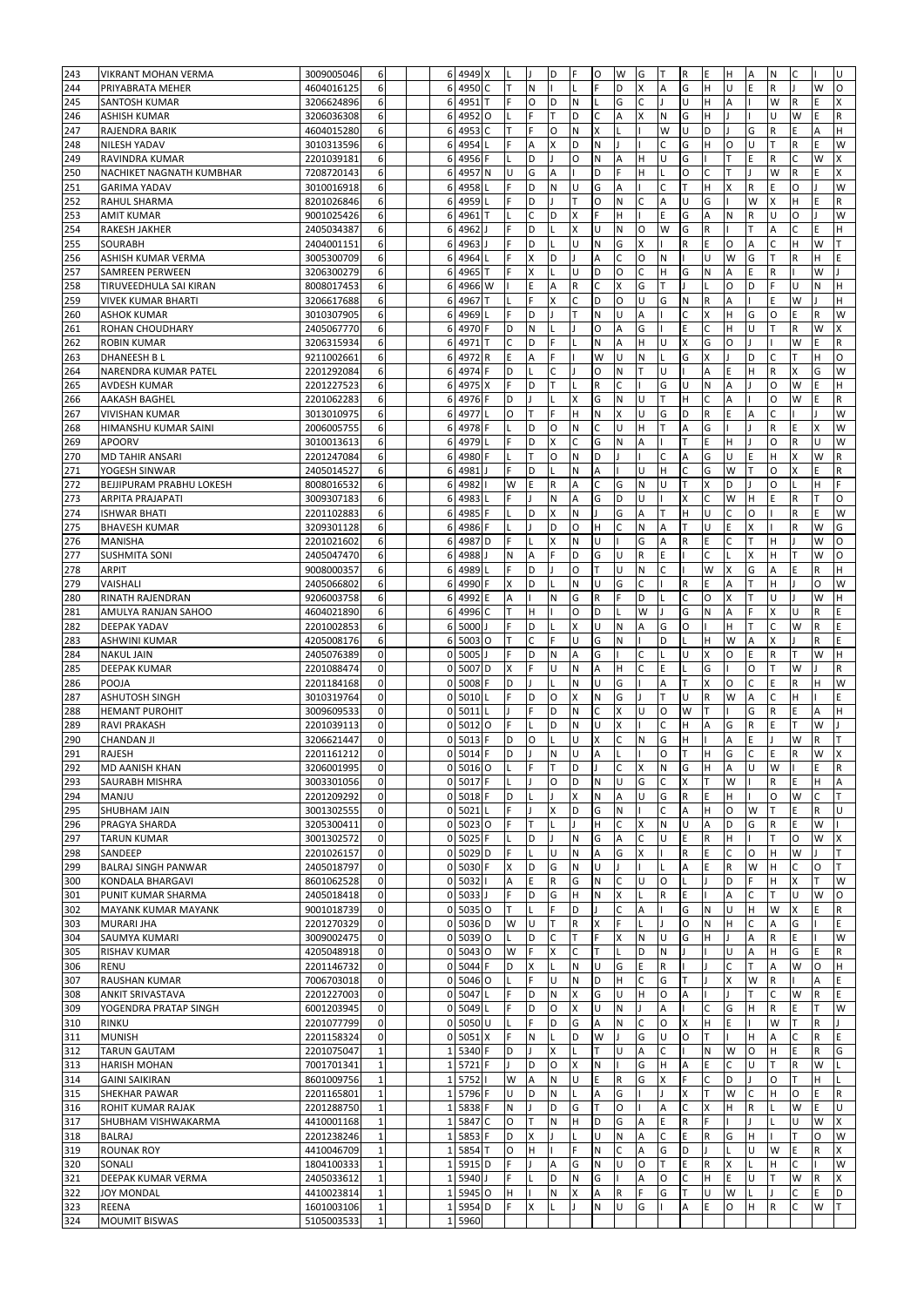| 325        | <b>RAMESH KUMAR BUNKER</b>                 | 7006701030               | $1\,$                                  |                | $\mathbf{1}$                 | 5988         |         | F               | D      | L                         | U        | N                       | G              | x            | т                       | Н            | O            | W                       |              | Α      | C      | R      | E                 |
|------------|--------------------------------------------|--------------------------|----------------------------------------|----------------|------------------------------|--------------|---------|-----------------|--------|---------------------------|----------|-------------------------|----------------|--------------|-------------------------|--------------|--------------|-------------------------|--------------|--------|--------|--------|-------------------|
| 326        | PRASENJIT BISWAS                           | 4410015162               | $\mathbf{1}$                           |                | $\mathbf{1}$                 | 5995         |         | C               | O      | W                         | X        |                         | Ë              | $\mathsf R$  |                         | N            | Α            | F                       | G            | H      | D      |        | U                 |
| 327        | ASHWANI KUMAR SINGH                        | 7214700478               | $\mathbf{1}$                           |                | $\mathbf{1}$                 | 6003         |         | N               | L      | D                         | G        |                         | Χ              |              | H                       | O            | U            |                         | C            | W      | А      | R      | E                 |
| 328        | <b>AJAY KUMAR</b>                          | 9001011082               | $1\,$                                  |                | $\mathbf{1}$                 | 6014         | F       | I.              | D      | N                         | C        |                         |                | U            | W                       | G            | E            | $\mathsf R$             | А            |        | O      | X      | H                 |
| 329        | ANURODH GAUTAM                             | 2201116509               | $\mathbf{1}$                           |                | 1                            | 6036         | F       | X               | D      |                           | U        | G                       |                |              | H                       | A            | N            | т                       | C            | O      | W      | R      | E                 |
| 330        | RAMESH KUMAR BHURARIYA                     | 2411007122               | $\mathbf 1$                            |                | 1                            | 6050         |         | F               | D      | N                         | A        | G                       |                |              | C                       | E            | R            | н                       |              | Ù      | X      | O      | W                 |
| 331        | SACHIN KUMAR                               | 2201172139               | $\mathbf{1}$                           |                | 1                            | 6053         |         | X               | D      |                           |          | N                       | G              |              |                         | $\circ$      | W            | C                       | U            | A      | H      | Ë      | R                 |
| 332        | <b>UTKARSH KUMAR</b>                       | 3010011367               | $\mathbf{1}$                           |                | 1                            | 6058         |         | Ė               | D      | $\boldsymbol{\mathsf{x}}$ |          | O                       |                | N            | A                       | G            | Η            |                         |              | U      | W      | R      | Ė                 |
| 333        | <b>BISHAL SARKAR</b>                       | 4410066187               | 1                                      |                | 1                            | 6086         |         | O               | н      | F                         | N        | C                       | A              | G            |                         | D            |              |                         | U            | W      | R      | E      | Χ                 |
| 334        | SIZIL KRISHNA GOOJAR                       | 3010604782               | $\mathbf{1}$                           |                | $\mathbf{1}$                 | 6088         | G       | D               | A      | W                         | N        | X                       | E              | U            | C                       | E            | $\mathsf{R}$ | H                       |              |        | T      |        | O                 |
| 335        | <b>DEEPAK PANKAJ</b>                       | 2407006055               | $1\,$                                  |                | $\mathbf{1}$                 | 6099         |         | F               | D      | G                         | N        | X                       | $\circ$        | C            | A                       | E            |              |                         | U            | н      | T      | R      | W                 |
| 336        | <b>SUMIT KUMAR</b>                         | 1004102717               | $\mathbf{1}$                           |                | 1                            | 6100         |         | Ë               |        | D                         | X        | Ċ                       | Η              | G            |                         | T            | U            | N                       | O            | W      | Α      | R      | Ė                 |
| 337        | <b>AJAY KUMAR</b>                          | 3010618242               | $\mathbf{1}$                           |                | 1                            | 6101         |         |                 | D      |                           | N        | T                       | U              | G            | C                       | X            | O            |                         | А            | E      | R      | W      | Η                 |
| 338        | <b>SURAJ KUMAR</b>                         | 3010603619               | $\mathbf{1}$                           |                | $\mathbf{1}$                 | 6104         |         | F               | D      |                           | O        | T                       | x              | N            |                         | U            |              | W                       | G            | A      | н      | Ë      | R                 |
| 339        | <b>NISHA KUMARI</b>                        | 3206007995               | $1\,$                                  |                | $\mathbf{1}$                 | 6105         | $\circ$ | F               |        | т                         |          |                         | W              | N            | X                       | G            | U            | E                       | R            | А      | C      | Н      | D                 |
| 340        | <b>SHAMBHU NATH</b>                        | 2201156889               | $\mathbf 1$                            |                | $\mathbf{1}$                 | 6106         | F       | X               |        |                           | D        | C                       | N              | U            | $\circ$                 | T            |              | G                       | E            | R      | Α      | W      | Η                 |
| 341        | <b>JONNAKUTI ABHISHEK</b>                  | 8001007062               | $\mathbf{1}$                           |                | $\mathbf{1}$                 | 6108         |         | E               | A      | U                         | G        | F                       | N              |              | H                       | X            |              | C                       | D            | W      | O      | R      | T                 |
| 342        | SHIVANAND                                  | 3010008348               | $\mathbf{1}$                           |                | $1\,$                        | 6109         |         | D               | E      |                           | $\Omega$ | G                       | T              | X            | N                       | Ù            | H            |                         | Ċ            | W      | R      | Ė      | A                 |
| 343        | PRADEEP                                    | 2201038226               | $\mathbf{1}$                           |                | $\mathbf{1}$                 | 6111         |         | D               |        | U                         | N        | G                       |                | O            |                         | W            | X            |                         | А            | Ċ      | R      | Ë      | Н                 |
| 344        | CHANDU KALERU                              | 8603002753               | 6<br>$\mathbf{1}$                      |                | 7                            | 6112         | R<br>O  | E<br>H          | Ν      | O<br>N                    |          | W                       | U<br>D         | А<br>G       |                         | E            | X            | н<br>$\epsilon$         | G            | X      |        | D<br>Ü | C                 |
| 345<br>346 | <b>SUPRIYO BISWAS</b><br>POOJA JATAV       | 4410045446<br>6006203110 | $\mathbf{1}$                           |                | 1<br>$\mathbf{1}$            | 6113<br>6114 |         |                 |        |                           |          |                         |                |              | А                       |              |              |                         |              |        | W      |        | R                 |
| 347        |                                            | 6204200971               | $\mathbf{1}$                           |                | $\mathbf{1}$                 | 6115         |         | C               | F      | А                         | N        | G                       | O              |              | W                       | U            | x            | D                       |              |        |        | E      | R                 |
| 348        | PRATIBHA SONWANI<br>AAKANKSHA SWAN         | 2201189425               | $\mathbf{1}$                           |                | $\mathbf{1}$                 | 6118         | F       | X               | D      |                           | А        | $\mathsf{N}$            | G              |              | O                       | E            | н            |                         | Ċ            | U      | н<br>W | т      | R                 |
| 349        | <b>INDERJEET DUBRAN</b>                    | 9001009497               | $\mathbf{1}$                           |                | $\mathbf{1}$                 | 6119         | X       | F               | D      |                           |          | U                       | O              | ${\sf N}$    | C                       | т            | R            | W                       | E            |        | G      | н      | A                 |
| 350        | KUMAR ANIRBAN NARAYAN                      | 4415006613               | $\mathbf{1}$                           |                | 1                            | 6121         |         | C               | W      |                           | E        | $\mathsf R$             | O              | Α            | ٠F                      |              | н            | N                       | G            |        | D      | x      | U                 |
| 351        | DEVENDRA KUMAR SUMAN                       | 8205007801               | $\mathbf{1}$                           |                | $\mathbf{1}$                 | 6122         |         | L               | F      | D                         | N        |                         | G              | T            | U                       | W            | O            | C                       | А            | R      | E      | X      | Η                 |
| 352        | POONAM BIJORIYA                            | 2405076257               | $1\,$                                  |                | 1                            | 6123         |         | F               | D      | N                         | G        | A                       | U              | Т            |                         | L            | Н            | W                       | O            | C      | E      | R      | X                 |
| 353        | <b>GARIMA SINGH</b>                        | 3005000656               | $\mathbf 1$                            |                | $\mathbf{1}$                 | 6124         |         | F               | D      |                           | X        | U                       | N              | E            | R                       | A            | O            |                         | Ċ            | G      | W      | т      | H                 |
| 354        | <b>DAMINI</b>                              | 2201300332               | $\mathbf 1$                            |                | 1                            | 6125         | F       | X               | D      |                           |          | U                       | N              | $\circ$      | G                       |              | A            | $\overline{R}$          | E            | H      | T      | C      | W                 |
| 355        | SHIVAM PRATAP SINGH                        | 3009609369               | $\mathbf 1$                            |                | 1                            | 6127         | х       |                 | E      |                           | U        | D                       | N              | $\circ$      | G                       | Ċ            | A            |                         | H            |        | E      | R      | W                 |
| 356        | <b>DHIRENDRA PRATAP</b>                    | 2201008445               | 1                                      |                | 1                            | 6128         |         | D               |        |                           | X        | U                       | ${\sf N}$      | G            | A                       |              | E            | $\mathsf R$             | Η            | C      |        | O      | W                 |
| 357        | <b>KIRAN PRAKASH</b>                       | 7204702079               | $\mathbf{1}$                           |                | 1                            | 6129         |         | D               |        | X                         |          | N                       | G              | A            |                         | U            | O            |                         | F            | R      | W      |        | H                 |
| 358        | KAMBLE GOUTAMKUMAR SHANKAR                 | 7203705564               | $\mathbf{1}$                           |                | 1                            | 6130 N       |         | G               |        | A                         | E        | U                       | X              | ${\sf R}$    |                         | D            |              | $\circ$                 | W            |        | C      | н      |                   |
| 359        | SAGAR                                      | 2201003369               | $\mathbf 1$                            |                | 1                            | 6133         | x       | F               | D      |                           |          | G                       | N              | A            | E                       | $\mathsf{R}$ | U            |                         | $\Omega$     | H      | C      | W      | T                 |
| 360        | ROSHAN NIRMAL                              | 2405021668               | $1\,$                                  |                | $\mathbf{1}$                 | 6134         |         | F               | D      | N                         | G        | I.                      | A              |              | O                       | C            | U            | T                       | W            | X      | R      | E.     | Η                 |
| 361        | ABHISHEK KUMAR SONKAR                      | 3013601863               | $1\,$                                  |                | 1                            | 6135         |         | F               | D      | N                         |          | O                       | X              | U            | T                       |              | E            | $\overline{R}$          | G<br>Ċ       | Α<br>T | C      | W      | Η                 |
| 362<br>363 | <b>SACHIN KUMAR</b><br><b>JATIN</b>        | 2402005521               | $\mathbf{1}$<br>$\mathbf{1}$           |                | $\mathbf{1}$<br>$\mathbf{1}$ | 6136<br>6137 | F<br>X  | F               | D<br>D | G                         | N<br>G   | A<br>N                  | A              | H<br>$\circ$ | E                       | O<br>E       | U<br>H       | W                       | U            | R      | W      | R<br>T | X<br>Ċ            |
| 364        | PRINCE GAUTAM                              | 2201193079<br>3010318058 | $1\,$                                  |                | $\mathbf{1}$                 | 6138         |         | F               | Χ      | D                         |          | N                       | G              | H            | $\circ$                 | A            | C            |                         | Ë            | т      | U      | W      | R                 |
| 365        | SAMBIT KUMAR SAMAL                         | 4601003303               | $\mathbf 1$                            |                | $\mathbf{1}$                 | 6141         | C       | T               | Χ      | O                         | W        |                         | Α              | F            | $\mathsf R$             | Ε            | U            | N                       | H            | D      | G      |        |                   |
| 366        | <b>ROHIT</b>                               | 2201168616               | $\mathbf 1$                            |                | $\mathbf{1}$                 | 6142         | F       | D               |        | N                         | X        |                         | G              | A            | E                       | $\circ$      | C            |                         | U            | T      | W      | R      | H                 |
| 367        | PRIYADARSHI JAYDIP ASHOKBHAI               | 7001701781               | $\mathbf{1}$                           |                | $\mathbf 1$                  | 6144         | N       |                 | G      | F                         | D        | A                       | E              |              | O                       | H            | X            | U                       |              | C      | R      | W      | T                 |
| 368        | AJEET KUMAR                                | 3206400055               | 6                                      | $\overline{7}$ | $\overline{7}$               | 6202         | O       |                 |        | D                         |          |                         | C              | Н            |                         | U            | N            | W                       | Ë            | R      | G      | A      |                   |
| 369        | ASHOK KUMAR MEENA                          | 2402009793               | $\overline{2}$                         |                | 2                            | 6266         |         | D               |        | N                         |          | G                       | O              |              |                         | A            | Η            |                         |              | E      | R      |        | W                 |
| 370        | <b>MAHESH KUMAR</b>                        | 2405008311               | $\overline{2}$                         |                | 2                            | 6278         |         | D               |        | N                         |          |                         |                | G            | A                       | O            | W            | E                       | U            | Н      | R      | X      | C                 |
| 371        | SANJAY KUMAR MEENA                         | 2405004711               | $\overline{2}$                         |                | 2                            | 6294         |         | F               | Χ      | D                         |          | U                       | G              | А            | С                       | Η            |              |                         | N            | O      | W      | R      | E                 |
| 372        | SUDHEER CHOWDARY PENTYALA                  | 8001004981               | 9                                      | $\overline{7}$ | 7                            | 6301         |         | W               | R      | E                         | А        | X                       |                | G            | N                       | D            | Ü            |                         |              | 0      |        | C      | Η                 |
| 373        | <b>AKSHAY MEENA</b>                        | 2201118399               | $\overline{2}$                         |                | $\overline{2}$               | 6322         | F       | D               |        | U                         |          | $\overline{\mathsf{x}}$ | N              | T            | E                       | ${\sf R}$    | W            | O                       | $\mathsf{C}$ | н      | G      |        | Α                 |
| 374        | <b>SUMAN CHOUDHURY</b>                     | 4418000513               | 9                                      | $\overline{7}$ |                              | 7 6343 T     |         | $\circ$         | X      | Α                         | C        | D                       | IE.            | $\mathsf R$  | IF                      | G            | H            | Ш                       | IJ           | L      | U      | N      | W                 |
| 375        | <b>GUGULOTH MOTHILAL</b>                   | 8601059675               | $\overline{2}$                         |                | $\overline{2}$               | 6357         |         |                 |        |                           |          |                         |                |              |                         |              |              |                         |              |        |        |        |                   |
| 376        | <b>GUGULOTHU PAVAN</b>                     | 8601057572               | $\overline{2}$                         |                | $\overline{2}$               | 6366         |         | W               | A      | E                         | R        | X                       | G              | C            | D                       | F            | H            |                         | т            |        | Ν      | 0      | U                 |
| 377        | <b>HARSH KUMAR</b>                         | 3205710032               | 9                                      | 7              | $\overline{7}$               | 6367         |         |                 |        |                           |          |                         |                |              |                         |              |              |                         |              |        |        |        |                   |
| 378<br>379 | RAJESH KUMAR MEENA                         | 2407000946<br>8601017295 | $\mathbf 2$<br>$\overline{\mathbf{c}}$ |                | $\overline{2}$<br>2          | 6377<br>6400 | F       | D<br>W          | X<br>Α | O<br>E                    | т<br>R   | $\mathsf R$<br>U        | Α<br>${\sf N}$ | E<br>G       | С<br>C                  | G<br>F       | н<br>D       |                         |              | н      | U      | N<br>O | W<br>X            |
| 380        | S A TAGORE<br><b>HARIMOHAN MEENA</b>       | 2405089170               | $\overline{\mathbf{c}}$                |                | 2                            | 6404         |         | F               | D      | X                         | N        |                         | U              | O            |                         | A            | E            | $\mathsf{R}$            | C            | G      | т      | Н      | W                 |
| 381        | <b>RAJESH KUMAR</b>                        | 3201000460               | 2                                      |                | 2                            | 6414         |         | O               | F      | D                         | N        |                         | C              | А            | $\overline{R}$          | G            | E            | U                       | H            |        |        | W      | Χ                 |
| 382        | <b>GAURAV MEENA</b>                        | 2201159093               | $\overline{2}$                         |                | $\overline{2}$               | 6415         |         | D               | Ν      | H                         | Α        |                         | X              | E            | T                       | $\mathsf{R}$ | O            |                         | U            | G      |        | W      | C                 |
| 383        | <b>SHWETA TIRKEY</b>                       | 2201081844               | $\overline{2}$                         |                | 2                            | 6416 O       |         | T               | F      |                           | н        | A                       | ${\sf N}$      | E            | $\overline{\mathsf{R}}$ | D            | Χ            | C                       | G            |        |        | U      | W                 |
| 384        | <b>GAURAV SINGH GAUR</b>                   | 2201053342               | $\mathbf 2$                            |                | $\overline{2}$               | 6432         | F       | $\mathsf{\chi}$ |        | G                         | T        | D                       | U              | N            | C                       | W            | Α            | ${\sf R}$               |              |        | O      | E      | H                 |
| 385        | NIRMAL MEENA                               | 2405058416               | $\overline{2}$                         |                | 2                            | 6441         |         | F               | D      | ${\sf N}$                 | U        | L                       | G              | Α            | E                       | ${\sf R}$    | C            | X                       | н            |        | T      | O      | W                 |
| 386        | <b>KARTIK</b>                              | 1404100132               | $\overline{2}$                         |                | 2                            | 6442         |         | D               |        |                           | N        | 0                       | G              | А            | T                       | Н            |              | C                       | U            | X      | E      | R      | W                 |
| 387        | <b>VIKAS MEENA</b>                         | 2405053899               | $\overline{2}$                         |                | $\overline{2}$               | 6443         |         | F               | D      | X                         | U        |                         | N              | G            | A                       | O            |              | т                       | Ċ            | н      | W      | R      | E                 |
| 388        | NARSI LAL MEENA                            | 2201299708               | $\mathbf 2$                            |                | $\overline{2}$               | 6444         |         | F               | D      | X                         |          | N                       | U              | $\circ$      | G                       | А            | C            | E                       | R            | н      | W      |        | T                 |
| 389        | AMGOTH RAHUL KUMAR                         | 8603007486               | $\mathbf 2$                            |                | $\overline{2}$               | 6446         |         | W               | R      | E                         | Α        | U                       | ${\sf N}$      | F            | D                       | O            | T            | X                       | н            | G      |        | C      | L                 |
| 390        | JUDY NIANGNGAIHLUN                         | 5502000657               | $\mathbf 2$                            |                | $\overline{2}$               | 6447         | H       | F               | G      | U                         | D        | T                       | ${\sf N}$      | A            |                         | E            | $\mathsf R$  | $\overline{\mathsf{x}}$ |              | W      |        | O      | C                 |
| 391        | <b>VINOD MEENA</b>                         | 6006008561               | $\overline{\mathbf{c}}$                |                | 2                            | 6448         |         | D               | N      | U                         |          | A                       | T              | $\circ$      | X                       | Н            | R            | E                       |              |        | G      | C      | W                 |
| 392        | SON DAVID TONSING                          | 5105011474               | $\overline{2}$                         |                | 2                            | 6449         |         | F               |        |                           |          |                         |                |              |                         |              |              |                         |              |        |        |        |                   |
| 393<br>394 | JAI NARAYAN MEENA<br>T DOUKHANMUAN SIMTE   | 2201089100<br>5502000293 | $\overline{2}$<br>$\overline{2}$       |                | 2                            | 6450<br>6451 | H       | т               | D<br>F | D                         | Χ        | G<br>А                  | U<br>Ν         | N<br>Ε       | С                       | А<br>R       | Ε<br>G       | R<br>U                  | 0            | W      | H<br>0 | W      | C                 |
| 395        | AJAY KUMAR MEENA                           | 2405035124               | $\mathbf 2$                            |                | 2<br>2                       | 6452         |         | F               | D      |                           | X<br>N   | U                       | Χ              |              | Α                       | С            | E            | $\mathsf R$             | O            | T      | н      | W      | G                 |
| 396        | <b>ANIKET YADAV</b>                        | 1203201045               | $\overline{2}$                         |                | 2                            | 6453         | IF      | D               | Ν      | Α                         |          | T                       | н              | O            | Χ                       | Ε            | R            |                         |              | G      | С      | U      | W                 |
| 397        | SHANKARWAR RAHUL BALAJI                    | 7206704827               | $\mathbf 2$                            |                | 2                            | 6454 W       |         | $\mathsf{R}$    |        | Α                         | G        | F                       |                | т            | E                       | D            | C            | N                       | O            |        | H      | X      | U                 |
| 398        | <b>ARINDAM DEY</b>                         | 4410015053               | $\overline{2}$                         |                | $\overline{2}$               | 6455         | lΤ      | C               | O      | W                         | H        | G                       | Ν              | U            | L                       | 1            |              | х                       | F            | R      | E      | D      | A                 |
| 399        | PANMA RINZIN                               | 1203100681               | $\overline{2}$                         |                | $\overline{2}$               | 6456 D       |         | F               | G      |                           | N        |                         | н              | E            | A                       | T            |              | U                       | O            | C      | W      | X      | $\mathsf{R}$      |
| 400        | JARPULA RAJU                               | 8601018520               | $\overline{2}$                         |                | $\overline{2}$               | 6458         |         | W               | R      | E                         | А        | N                       | C              | U            | G                       | L            |              | O                       | F            | D      | т      | x      | H                 |
| 401        | SAURABH LAKWAD                             | 2405023824               | $\mathbf 2$                            |                | $\overline{2}$               | 6459         | F       | D               | X      | ${\sf N}$                 |          |                         | O              | U            |                         | A            | C            | $\mathsf R$             | E            | G      | W      | H      | T.                |
| 402        | <b>HARISH MEENA</b>                        | 2407011098               | $\overline{2}$                         |                | 2                            | 6460 U       |         | T               | G      | N                         | F        | $\mathsf R$             | т              | W            | D                       | O            | $\mathsf{C}$ |                         | X            | Α      | E      | н      |                   |
| 403        | <b>NEEL KUJUR</b>                          | 2201082920               | $\mathbf 2$                            |                | $\overline{2}$               | 6462         |         | D               | N      | O                         | H        | T                       |                | A            | X                       | ${\sf R}$    | E            | G                       |              |        | U      | W      | C.                |
| 404        | PRERNA KUMARI                              | 3206314627               | $\overline{2}$                         |                | 2                            | 6464 O       |         | F<br>F          | Ν      | т                         | D        | Α                       |                | X<br>C       | $\mathsf R$<br>U        | Ε            | H<br>т       | U                       |              | C      |        | W      | G                 |
| 405        | <b>GAURAV MEENA</b><br>LALIT KUMAR KANAWAT | 2404005278<br>2405072409 | $\overline{\mathbf{c}}$<br>2           |                | 2<br>2                       | 6467<br>6468 |         | F               | D<br>D | O<br>${\sf N}$            | N<br>U   | G<br>A                  |                | 0            | E                       |              | G            | A<br>R                  | x<br>W       | W<br>X | н      | E<br>C | $\mathsf{R}$<br>H |
| 406        |                                            |                          |                                        |                |                              |              |         |                 |        |                           |          |                         |                |              |                         |              |              |                         |              |        |        |        |                   |